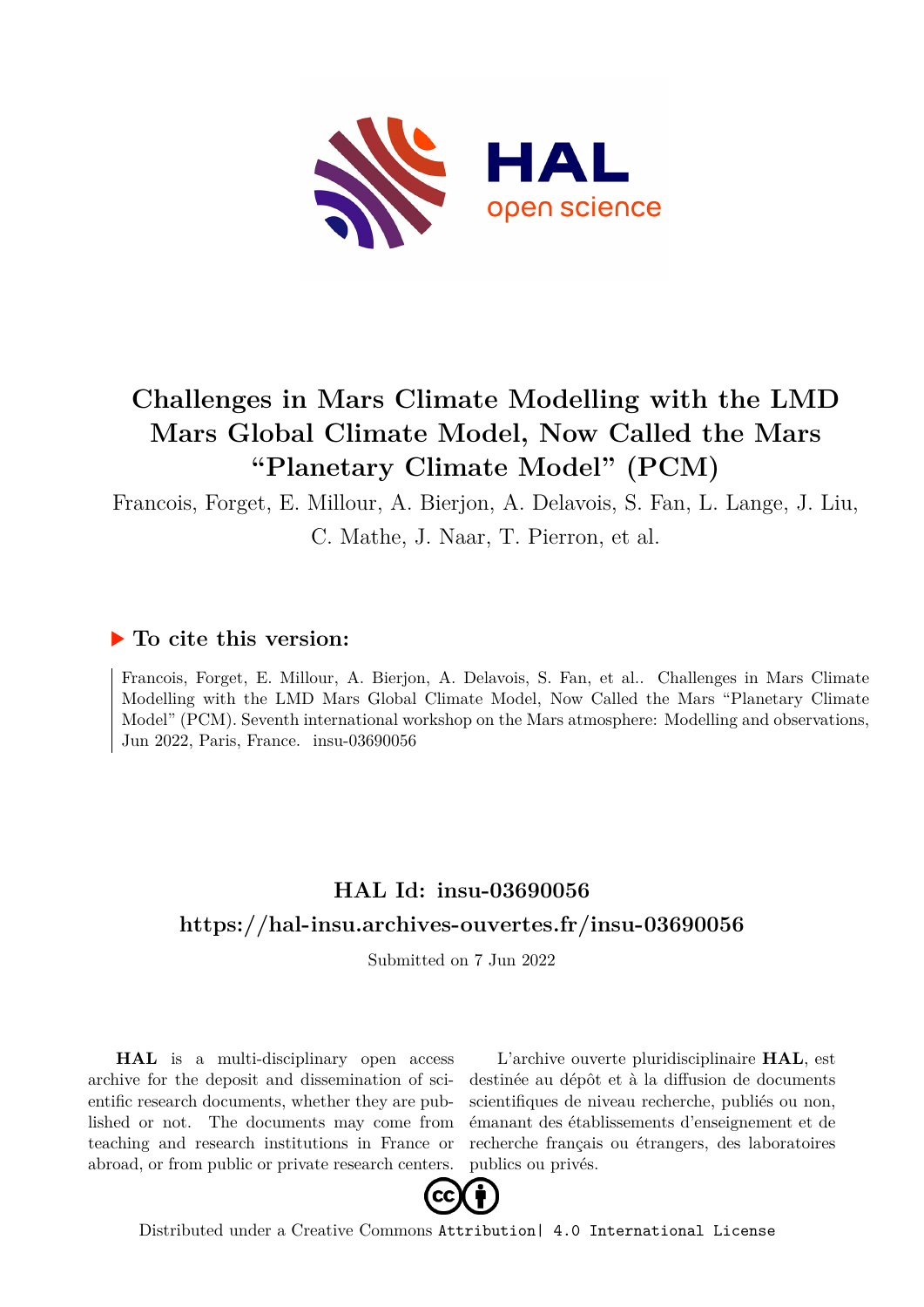### CHALLENGES IN MARS CLIMATE MODELLING WITH THE LMD MARS GLOBAL CLIMATE MODEL, NOW CALLED THE MARS "PLANETARY CLIMATE MODEL" (PCM)

**F. Forget, E. Millour, A. Bierjon, A. Delavois, S. Fan, L. Lange, J. Liu, C. Mathe, J. Naar, T. Pierron, R. Vandemeulebrouck, A. Spiga, L. Montabone,** *Laboratoire de Météorologie Dynamique, IPSL, Paris, France* (forget@lmd.ipsl.fr), **J-Y Chaufray, F. Lefèvre, A. Määttänen, F. Montmessin, L. Rossi, M. Vals** *Laboratoire Atmosphères, Milieux, Observations Spatiales (LATMOS), IPSL, Paris, France.* **F. Gonzalez-Galindo, M.-A. Lopez-Valverde,** *Instituto de Astrofísica de Andalucía, Granada, Spain***, M. J. Wolff** *Space Science Institute (USA) & LMD***, R. Young,** *UAE University (Al Ain, UAE)***, S. R. Lewis,** *School of Physical Sciences***,**  *The Open University, Milton Keynes, UK*, **P.-L. Read,** *Atmospheric, Oceanic & Planetary Physics, University of Oxford, UK, and the Mars PCM development teams.*

#### **Introduction:**

The Mars atmosphere Global Climate Model (GCM) developed at the Laboratoire de Météorologie Dynamique [1] in collaboration with several teams around the world (LATMOS, the Instituto de Astrofisica de Andalucia, UAE University, University of Oxford, The Open University), and with the support of ESA and CNES is currently used for many kinds of applications. It simulates Mars from the subsurface to the top of the thermosphere and includes the cycles of dust, water and  $CO<sub>2</sub>$  that control the current Martian climate as well as a photochemical/ionospheric module.

The aim of this modeling is high: ultimately to build a numerical simulator based only on universal equations, yet able to consistently reproduce available observations. The goal is to create a realistic virtual planet on which all observed phenomena and climate-induced geological landforms arise naturally. Like for the other similar models in the community, this specific goal is a scientific endeavour by itself.

Such a GCM can also provide useful environmental predictions that can be used to process observations or prepare space missions. For this purpose our teams have produced the *Mars Climate Database* (See *Millour et al.*, this issue) which provides climatologies derived from GCM simulations completed by dedicated tools. The GCM is also used to perform meteorological data assimilation to create an optimal description of the Martian environment obtained by combining observation and model simulations (See e.g. *Young et al.*, *Read et al., Holmes et al.,* this issue).

#### **A new name: The Mars PCM**

The different planetary version of the LMD GCM (for Mars, Venus, Titan, Pluto, Triton, giant planets, and a "generic" version for exoplanets and primitive atmospheres) are more and more used and co-developed by other teams around the world. Within that context, we wish to use new model names and specifically a new naming convention to designate the LMD GCM. We now (very simply)

call it the "**Planetary Climate Model (PCM)**", preceded by the name of the planet and -if neededfollowed by the name of the dynamical core used to solve the fluid dynamical equations to compute the atmospheric circulation and transport. For instance : the "*Mars PCM-Dynamico*"

In the case of our Mars PCM, 4 different dynamical cores are available (all using the same kind of physical parameterizations to model radiative transfers, surface and subsurface physic, clouds, dust, subgrid-scale dynamical processes, chemistry, etc…):

- **LMDZ**: the baseline latitude-longitude grid "dynamical core", notably used to produce the Mars Climate Database version 5 and 6 (See *Millour et al.*, this issue).
- − **UK-spectral** : a spectral dynamical core (originally developed at the University of Reading [2] and adapted to Mars at the University of Oxford and the Open University) combined with a semi-Lagrangian advection scheme (e.g. *Holmes et al., Read et al.* this issue).
- **Dynamico**: a new, state of the art energyconserving finite differences model on a quasiuniform icosahedral-hexagonal grid (developed at LMD and IPSL [3]). The hexagonal mesh is much more uniform than the regular latitudelongitude grids adopted in our previous Global Climate Models and avoids the pole singularity problem.
- − **WRF**. The dynamical core of the Weather Research and Forecasting (WRF [4]) Model is used in combination with the Mars PCM physic to create a meso-scale and micro-scale/Large Eddy Simulation (LES) model [5].

#### **Current challenges**.

In this talk, we will present the major challenges and remaining enigmas that we currently face when modeling the Martian climate. In the lower atmosphere, key challenges are

**Dust cycle.** Even in the version where dust lifting is driven by the observed climatology, it is not easy to predict a 4D dust distribution